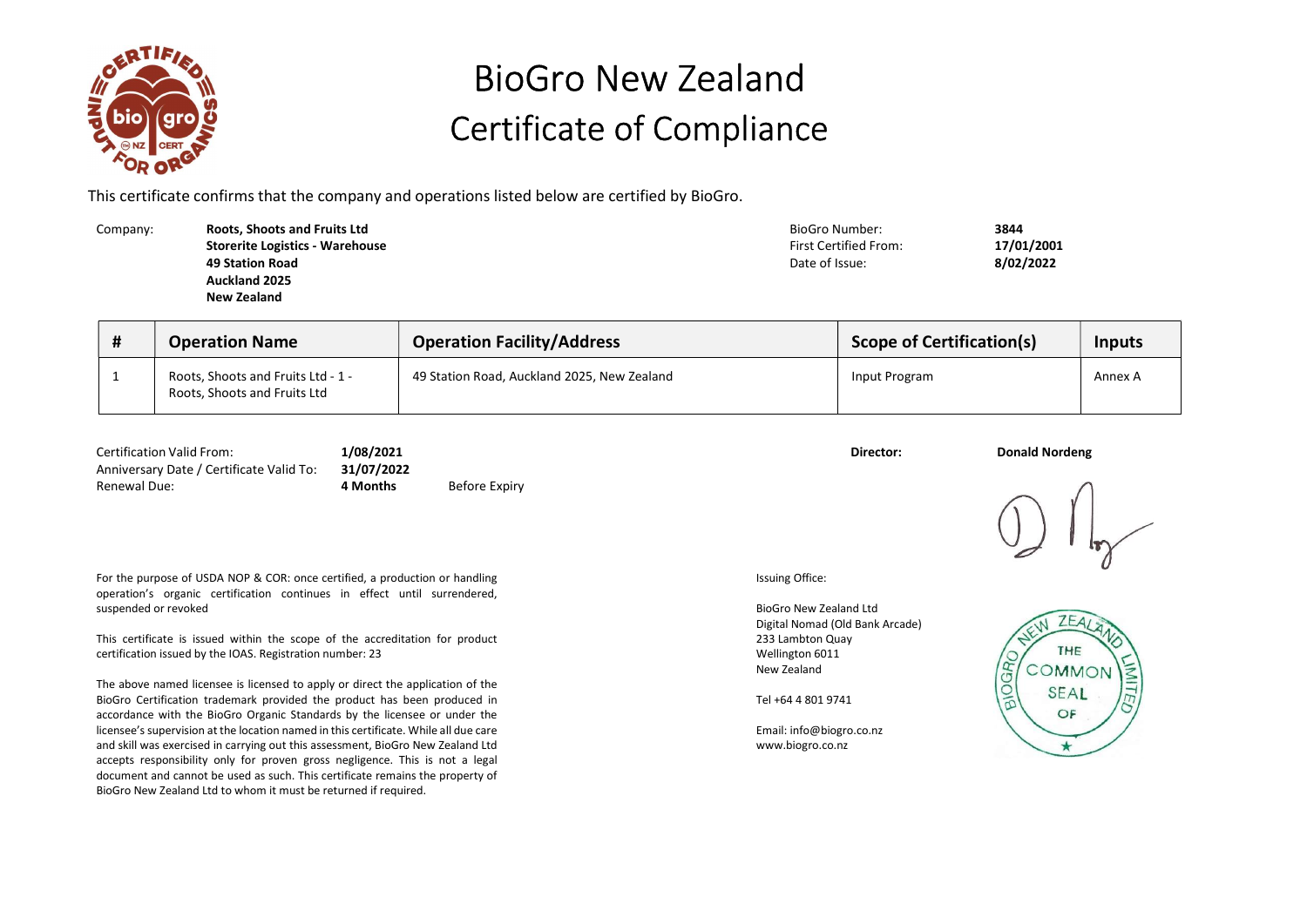

## BioGro New Zealand Annex A

## Inputs Certification Programme

BioGro Number: 3844 Annex to BioGro

Certificate Number:

3844 Roots, Shoots and Fruits Ltd CO1 21-22

This Annex lists the products and services enrolled in BioGro's Input Certification Programme as compliant for use in organic production or food processing and handling under the standards and/or market access programmes as indicated below. This Annex is only valid when used in conjunction with the BioGro New Zealand Certificate of Compliance.

## 1 Roots, Shoots and Fruits Ltd - 1 - Roots, Shoots and Fruits Ltd

| Category               | <b>Brand Name</b>             | <b>Status</b>           | BioGro Organic | <b>IFOAM</b> | MPI OOAP EU  | MPI OOAP UK  | MPI OOAP Switzerland | MPI OOAP Taiwan  | <b>USDA NOP</b>  | $\tilde{\mathbf{z}}$ | <b>Restriction</b>                                                                                                   |
|------------------------|-------------------------------|-------------------------|----------------|--------------|--------------|--------------|----------------------|------------------|------------------|----------------------|----------------------------------------------------------------------------------------------------------------------|
| Soil & Plant Nutrition | Mycormax                      | P                       | $\mathcal V$   | $\mathcal V$ | $\mathcal V$ | $\mathcal V$ | $\mathcal V$         | $\mathcal V$     | $\mathcal V$     | $\mathcal V$         |                                                                                                                      |
| Soil & Plant Nutrition | Biomin <sup>®</sup> Calcium   | P                       | $\mathcal V$   | $\mathcal V$ | $\mathcal V$ | $\mathcal V$ | $\mathcal V$         | $\overline{\nu}$ | $\overline{\nu}$ | $\mathcal{V}$        |                                                                                                                      |
| Soil & Plant Nutrition | Biomin <sup>®</sup> Magnesium | $\overline{\mathsf{R}}$ | $\mathcal V$   | $\gamma$     | $\mathcal V$ | $\mathcal V$ | $\mathcal V$         | $\mathcal V$     | $\mathcal V$     | $\gamma$             | Clear justification is required - for<br>example soil/leaf/petiole tests or<br>documented symptoms of<br>deficiency. |
| Soil & Plant Nutrition | Biomin <sup>®</sup> Copper    | $\mathbf R$             | $\mathcal V$   | $\mathcal V$ | $\mathcal V$ | $\mathcal V$ | $\mathcal V$         | $\mathcal V$     | $\mathcal V$     | $\overline{v}$       | Clear justification is required - for<br>example soil/leaf/petiole tests or<br>documented symptoms of<br>deficiency. |
| Soil & Plant Nutrition | Biomin <sup>®</sup> Iron      | $\mathbf R$             | $\mathcal V$   | $\mathcal V$ | $\mathcal V$ | $\mathcal V$ | $\mathcal V$         | $\mathcal V$     | $\mathcal V$     | $\gamma$             | Clear justification is required - for<br>example soil/leaf/petiole tests or<br>documented symptoms of<br>deficiency. |
| Soil & Plant Nutrition | Biomin <sup>®</sup> Manganese | $\mathbf R$             | $\mathcal V$   | $\mathcal V$ | $\mathcal V$ | $\gamma$     | $\mathcal V$         | $\mathcal V$     | $\mathcal V$     | $\gamma$             | Clear justification is required - for<br>example soil/leaf/petiole tests or<br>documented symptoms of<br>deficiency. |
| Soil & Plant Nutrition | Biomin <sup>®</sup> Zinc      | $\mathbf R$             | $\mathcal V$   | $\gamma$     | $\mathcal V$ | $\mathcal V$ | $\mathcal V$         | $\mathcal V$     | $\mathcal V$     | $\gamma$             | Clear justification is required - for<br>example soil/leaf/petiole tests or<br>documented symptoms of<br>deficiency. |

Notes:

IFOAM: accredited by IOAS (International Organic Accredited Service).

MPI OOAP - EU - Ministry for Primary Industries Official Organic Assurance Programme for exports to Europe (EU) in accordance to Article 7 of Regulation (EC) No 1235/2008. MPI OOAP - USDA NOP: Certified to the USDA organic regulations, 7CFR Part 205

MPI OOAP - Taiwan: exporting to Taiwan under the equivalency.

MPI OOAP - Switzerland: exporting to Switzerland under the equivalency.

MPI OOAP - Japan: exporting to Japan under the equivalency.

MPI Technical Rules: Certified to the MPI Technical Rules for Organic Production.

SA Certification Accepted Product: Soil Association Certification Accepted Product.

COR: Canada Organic Regime – CAN. CGSB-32.310-2015 and CAN.CGSB-32.311-2015

BioGro EU: Exporting to Europe (EU) in accordance to the IACB EU standard which is deemed as equivalent to Article 10 of Regulation (EC) No 1235/2008 .

This document has been issued on the basis of Article 29(1) of Regulation (EC) No 834/2007 and of Regulation (EC) No 889/2008. The declared operator has submitted his activities under control, and meets the requirements laid down in the named Regulations. US-Canada Equivalency: Certified to the terms of the US-Canada Organic Equivalency Arrangement. POS: Pacific Organic Standard.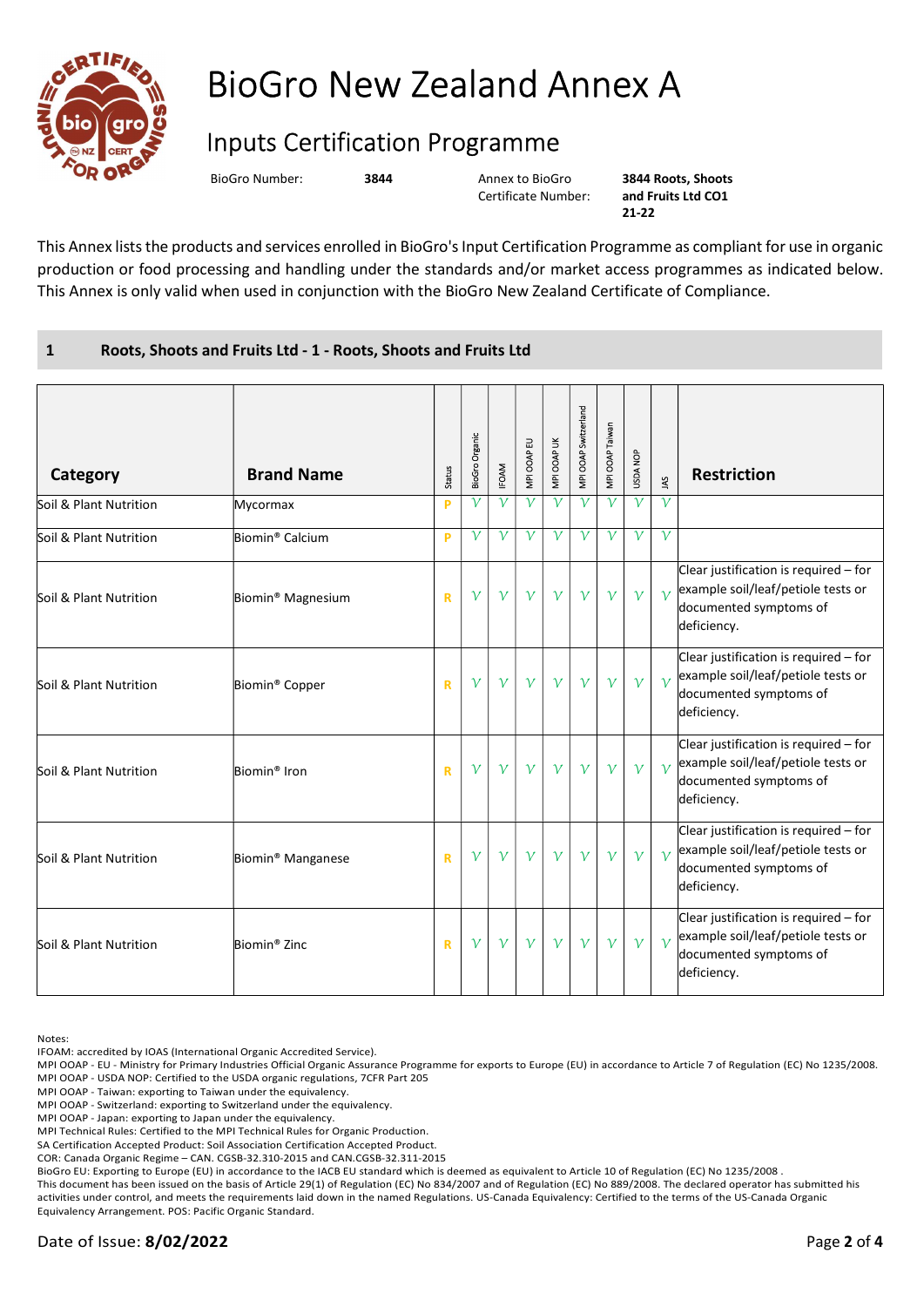| Category               | <b>Brand Name</b>              | <b>Status</b> | BioGro Organic | <b>IFOAM</b> | MPI OOAP EU  | MPI OOAP UK     | MPI OOAP Switzerland | MPI OOAP Taiwan | USDA NOP     | $\tilde{s}$  | <b>Restriction</b>                                                                                                   |
|------------------------|--------------------------------|---------------|----------------|--------------|--------------|-----------------|----------------------|-----------------|--------------|--------------|----------------------------------------------------------------------------------------------------------------------|
| Soil & Plant Nutrition | Biomin <sup>®</sup> Booster V  | $\mathbf R$   | $\mathcal V$   | $\gamma$     | $\mathcal V$ | $\gamma$        | $\mathcal V$         | $\mathcal V$    | $\mathcal V$ | $\gamma$     | Clear justification is required - for<br>example soil/leaf/petiole tests or<br>documented symptoms of<br>deficiency. |
| Soil & Plant Nutrition | Biomin <sup>®</sup> Boron      | $\mathbf R$   | $\mathcal V$   | $\gamma$     | $\mathcal V$ | $\gamma$        | $\gamma$             | $\gamma$        | $\mathcal V$ | $\gamma$     | Clear justification is required - for<br>example soil/leaf/petiole tests or<br>documented symptoms of<br>deficiency. |
| Crop Management        | <b>Bio-Repel</b>               | P             | $\mathcal V$   | $\mathcal V$ | $\mathcal V$ | $\mathcal V$    | ν                    | $\mathcal V$    | $\mathcal V$ | $\mathcal V$ |                                                                                                                      |
| Soil & Plant Nutrition | Humax - Humic Acid             | $\mathbf R$   | $\mathcal V$   | $\gamma$     | $\mathcal V$ | $\gamma$        | $\mathcal V$         | $\gamma$        | $\gamma$     |              | Cannot be used on land where crop<br>requires compliance or direct<br>certification to JAS (Japan).                  |
| Soil & Plant Nutrition | Mobilizer - Fulvic Acid        | $\mathbf R$   | $\mathcal V$   | $\gamma$     | $\mathcal V$ | $\gamma$        | $\mathcal V$         | $\gamma$        | $\mathcal V$ |              | Cannot be used on land where crop<br>requires compliance or direct<br>certification to JAS (Japan).                  |
| Soil & Plant Nutrition | Humax Liquid - Humic Acid      | R             | $\mathcal V$   | $\mathcal V$ | $\mathcal V$ | $\mathcal V$    | $\mathcal V$         | $\mathcal V$    | $\mathcal V$ |              | Cannot be used on land where crop<br>requires compliance or direct<br>certification to JAS (Japan).                  |
| Soil & Plant Nutrition | Biomin® N Powder Nitrogen      | P             | $\mathcal V$   | $\mathcal V$ | $\mathcal V$ | $\mathcal V$    | $\mathcal V$         | $\gamma$        | $\mathcal V$ | $\mathcal V$ |                                                                                                                      |
| Soil & Plant Nutrition | Superzyme                      | P             | $\mathcal V$   | $\mathcal V$ | $\mathcal V$ | $\mathcal V$    | $\mathcal V$         | $\mathcal V$    | $\mathcal V$ | $\mathcal V$ |                                                                                                                      |
| Soil & Plant Nutrition | Fulzyme Plus                   | P             | $\mathcal V$   | $\mathcal V$ | $\mathcal V$ | $\mathcal V$    | ν                    | $\mathcal V$    | $\mathcal V$ | $\mathcal V$ |                                                                                                                      |
| Soil & Plant Nutrition | TRI-D25                        | P             | $\mathcal V$   | $\mathcal V$ | $\mathcal V$ | $\gamma$        | $\mathcal V$         | $\mathcal V$    | $\mathcal V$ | $\mathcal V$ |                                                                                                                      |
| Soil & Plant Nutrition | Biomin <sup>®</sup> Molybdenum | $\mathbf R$   | $\mathcal{V}$  |              |              | v v v v v v v v |                      |                 |              | $\gamma$     | Clear justification is required - for<br>example soil/leaf/petiole tests or<br>documented symptoms of<br>deficiency. |
| Soil & Plant Nutrition | Rootella G                     | P             | $\gamma$       | $\gamma$     | $\gamma$     | $\gamma$        | $\gamma$             | $\mathcal V$    | $\mathcal V$ | $\gamma$     |                                                                                                                      |
| Soil & Plant Nutrition | Rootella P                     | P             | $\mathcal V$   | $\gamma$     | $\gamma$     | $\gamma$        | $\gamma$             | $\gamma$        | $\gamma$     | $\mathcal V$ |                                                                                                                      |
| Soil & Plant Nutrition | Rootella F                     | P             | $\mathcal V$   | $\mathcal V$ | $\gamma$     | $\gamma$        | $\mathcal V$         | $\mathcal V$    | ν            | $\mathcal V$ |                                                                                                                      |
| Soil & Plant Nutrition | Rootella T                     | P             | $\mathcal V$   | $\gamma$     | $\gamma$     | $\gamma$        | $\mathcal V$         | $\mathcal V$    | $\mathcal V$ | $\gamma$     |                                                                                                                      |
| Soil & Plant Nutrition | Rootella X                     | P             | $\mathcal V$   | $\mathcal V$ | $\mathcal V$ | $\gamma$        | $\gamma$             | $\mathcal V$    | $\mathcal V$ | $\gamma$     |                                                                                                                      |

Notes:

IFOAM: accredited by IOAS (International Organic Accredited Service).

MPI OOAP - EU - Ministry for Primary Industries Official Organic Assurance Programme for exports to Europe (EU) in accordance to Article 7 of Regulation (EC) No 1235/2008. MPI OOAP - USDA NOP: Certified to the USDA organic regulations, 7CFR Part 205

MPI OOAP - Taiwan: exporting to Taiwan under the equivalency.

MPI OOAP - Switzerland: exporting to Switzerland under the equivalency.

MPI OOAP - Japan: exporting to Japan under the equivalency.

MPI Technical Rules: Certified to the MPI Technical Rules for Organic Production.

SA Certification Accepted Product: Soil Association Certification Accepted Product.

COR: Canada Organic Regime – CAN. CGSB-32.310-2015 and CAN.CGSB-32.311-2015

BioGro EU: Exporting to Europe (EU) in accordance to the IACB EU standard which is deemed as equivalent to Article 10 of Regulation (EC) No 1235/2008 .

This document has been issued on the basis of Article 29(1) of Regulation (EC) No 834/2007 and of Regulation (EC) No 889/2008. The declared operator has submitted his activities under control, and meets the requirements laid down in the named Regulations. US-Canada Equivalency: Certified to the terms of the US-Canada Organic Equivalency Arrangement. POS: Pacific Organic Standard.